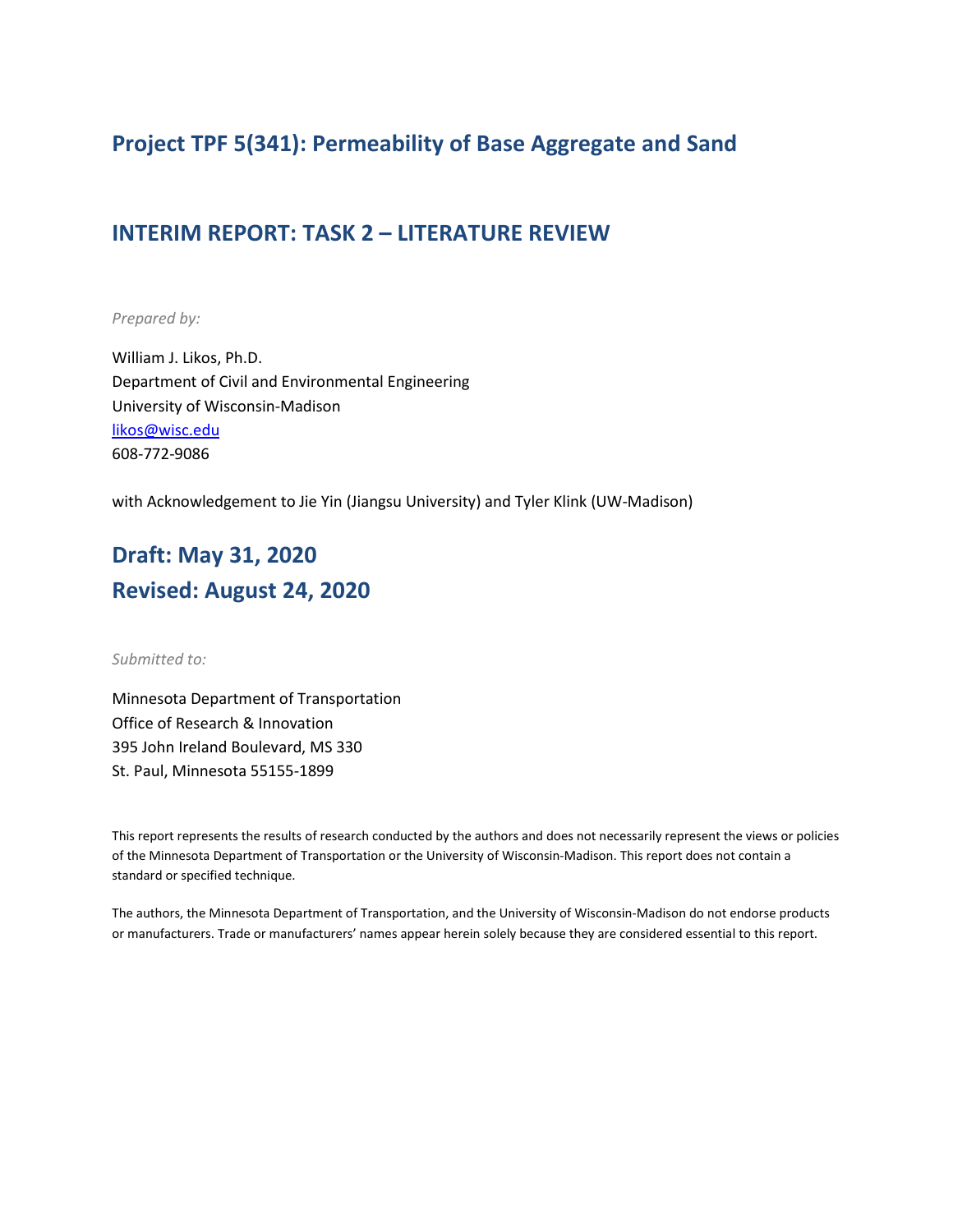## **Empirical and Theoretical Relations for Estimating Permeability of Coarse Aggregates and Sands**

#### **Methods based on Gradation**

Numerous methods to estimate hydraulic conductivity from gradation (grain-size distribution) are summarized in Table 1 (Rosas et al. 2013). The table includes the primary reference, governing equation, applicable variables and corresponding units (where available), recommended values of constants, and a summary of use/constraints for each relation.

|                  |  |  | Table 1. Summary table of hydraulic conductivity estimation methods based upon gradation |  |  |  |
|------------------|--|--|------------------------------------------------------------------------------------------|--|--|--|
| characteristics. |  |  |                                                                                          |  |  |  |

| Method                     | Equation                                                                                                                                                                                                       | <b>Variable and Unit Definition</b>                                                                                                                                                                                                                                                                                                                                                                                                                             | β                  | Use                                              |
|----------------------------|----------------------------------------------------------------------------------------------------------------------------------------------------------------------------------------------------------------|-----------------------------------------------------------------------------------------------------------------------------------------------------------------------------------------------------------------------------------------------------------------------------------------------------------------------------------------------------------------------------------------------------------------------------------------------------------------|--------------------|--------------------------------------------------|
| Alyamani and Sen<br>(1993) | $K\left[\frac{m}{d}\right] = \beta[I_0 + 0.025(d_{50}-d_{10})]^2$                                                                                                                                              | $I_0$ = the intercept in mm of the<br>line formed by $d_{50}$ [mm] and $d_{10}$<br>[mm] with the grain-size axis                                                                                                                                                                                                                                                                                                                                                | 1300               | Well-graded<br>sample                            |
| Barr (2000)                | $K\left[\frac{m}{s}\right] = \beta \frac{\rho g}{\mu} nm^2$<br>$m=\frac{n}{s}$<br>$S = \ensuremath{\mathcal{C}}_s \ensuremath{\mathcal{S}}_0 (1-n)$<br>$S_0 = \sum_i S_{oi}$<br>$S_{oi} = \frac{3}{r_i} w f_i$ | $m =$ the hydraulic radius<br>$S =$ the surface area<br>$C_s$ = a surface area adjusting<br>parameter<br>$S_{oi}$ = the surface area per unit<br>mass of solid material<br>$r =$ the radius of the sphere<br>representing the grain (sieve<br>size), in meters<br>$wf_i$ = the weight fraction retained<br>in sieve i<br>$\rho$ = the density of the fluid<br>$q$ = the gravitational constant of<br>the fluid<br>$\mu$ = the dynamic viscosity of the<br>fluid | 1/5                | 1 < Cs < 1.35                                    |
| Beyer (1964)               | $K\left[\frac{\text{m}}{\text{s}}\right] = \beta \frac{g}{v} \log \frac{500}{C} d_{10}^2$<br>$C = \frac{d_{60}}{d_{12}}$                                                                                       | $C =$ the coefficient of uniformity<br>$g$ = the gravitational constant of<br>the fluid<br>$v$ = Kinematic viscosity of the fluid                                                                                                                                                                                                                                                                                                                               | $6 \times 10^{-4}$ | $0.64$ mm $< d_{10}$<br>$< 0.6$ mm<br>1 < C < 20 |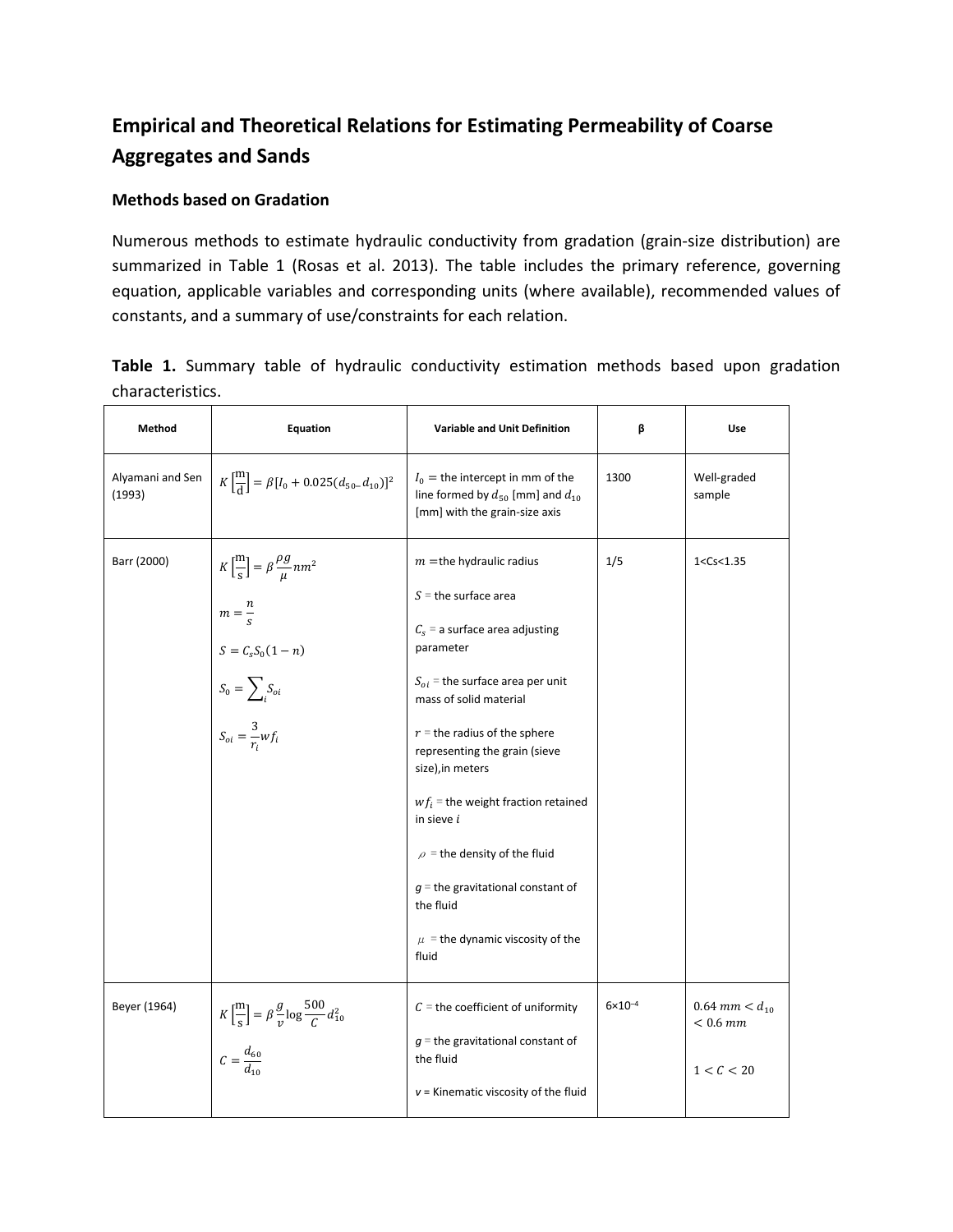|                                                              |                                                                                                                                                                                                                             | $v = \mu / \rho$ , where $\mu$ is the<br>dynamic viscosity, and $\rho$ is the<br>density.                                                                                                                                                                                                                    |                      |                                                                          |
|--------------------------------------------------------------|-----------------------------------------------------------------------------------------------------------------------------------------------------------------------------------------------------------------------------|--------------------------------------------------------------------------------------------------------------------------------------------------------------------------------------------------------------------------------------------------------------------------------------------------------------|----------------------|--------------------------------------------------------------------------|
| Chapuis et al.<br>(2005)                                     | $K\left[\frac{cm}{s}\right] = \beta \left(\frac{d_{10}^2 e^3}{1+e}\right)^{0.7825}$<br>$e = \frac{n}{1-n}$                                                                                                                  | $e =$ the void ratio<br>$d_{10}$ = in mm                                                                                                                                                                                                                                                                     | 2.4622               | $0.03$ mm $< d_{10}$<br>$<$ 3 mm<br>0.3 < e < 0.7                        |
| Fair and Hatch<br>(1933)                                     | $K\left[\frac{m}{s}\right]$<br>$= \beta \frac{\rho g}{\mu} \frac{n^3}{(1-n)^2} \frac{1}{m \left(\frac{\theta}{100} \sum_i \frac{P_i}{d_i}\right)}$<br>$P_i = 100 \cdot wf_i$<br>$d_{mi} = \sqrt{d_{s_i} \cdot d_{s_{i+1}}}$ | $m = a$ packing factor<br>$\theta$ = a sand shape factor<br>$P =$ the percentage of sand held<br>between adjacent sieves<br>$d_m$ = the geometric mean<br>$d_{s_i}$ = the size of the <i>i</i> sieve<br>$g$ = acceleration due to gravity<br>$\mu$ = the dynamic viscosity of the<br>fluid<br>$n =$ porosity | 1                    | $m=5$<br>$6 < \theta < 7.7$ ,<br>spherical to<br>angular<br>respectively |
| Harleman et al.<br>(1963)                                    | $K\left[\frac{\text{m}}{\text{s}}\right] = \frac{\rho g}{\mu} d_{10}^2$                                                                                                                                                     |                                                                                                                                                                                                                                                                                                              | $6.54 \times 10 - 4$ |                                                                          |
| Hazen-original<br>(1892)                                     | $K\left[\frac{m}{s}\right] = \beta \frac{g}{v} [1 + 10(n)]$<br>$-0.26$ ] $d_{10}^2$                                                                                                                                         |                                                                                                                                                                                                                                                                                                              | $6 \times 10^{-4}$   | $0.1$ mm <d<math>10<br/><math>&lt;</math>3mm<br/>C &lt; 5</d<math>       |
| Hazen-new<br>(modified)                                      | $K\left[\frac{\text{m}}{\text{s}}\right] = \beta C d_{10}^2$                                                                                                                                                                | C = Hazen coefficient $1/[cm \cdot s]$<br>$d_{10}$ = in cm                                                                                                                                                                                                                                                   | 1                    | 100 < C < 150                                                            |
| Kozeny (1953)                                                | $K\left[\frac{\text{m}}{\text{s}}\right] = \beta \frac{g}{v} \frac{n^3}{(1-n)^2} d_{10}^2$                                                                                                                                  | $g$ = the gravitational constant of<br>the fluid<br>$v$ = Kinematic viscosity of the fluid                                                                                                                                                                                                                   | $8.3 \times 10^{-4}$ | Large-grain<br>sands                                                     |
| Kozeny-Carman<br>(Carman1937,<br>1956; Kozeny<br>1927, 1953) | $K\left[\frac{\text{m}}{\text{s}}\right] = \beta \frac{\rho_w g}{\mu} \frac{n^3}{(1-n)^2} d_{10}^2$                                                                                                                         |                                                                                                                                                                                                                                                                                                              | 1/180                | Silts, sands, and<br>gravelly sands<br>$d_{10}$ < 3 mm                   |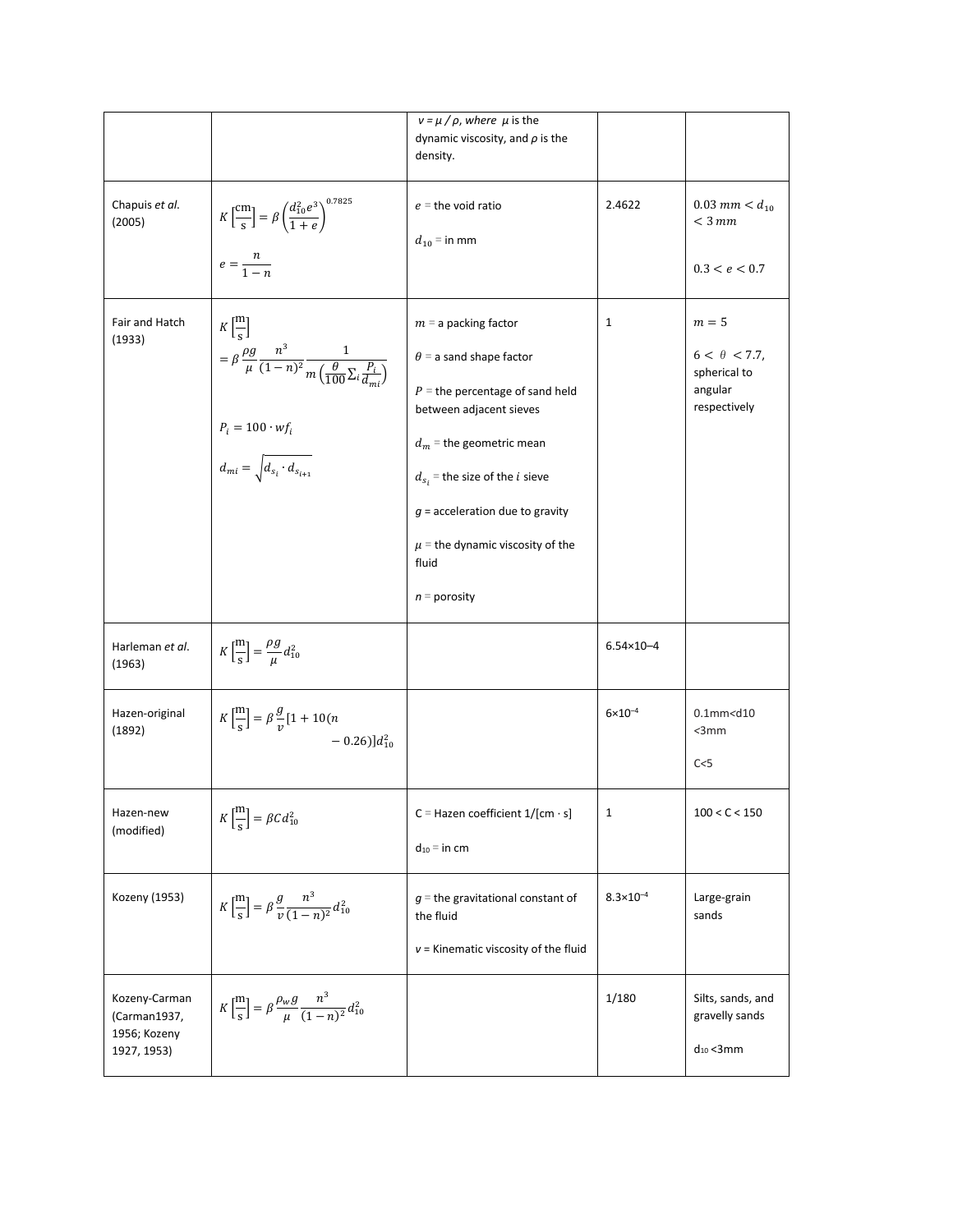| Kruger (from<br>Vukovic and Soro,<br>1992)                          | $K\left[\frac{m}{s}\right] = \beta \frac{g}{v} \frac{n}{(1-n)^2} d_e^2$<br>$\frac{1}{d_e} = \sum_{i=1}^n \frac{\Delta_{g_i}}{d_i}$ | $g_i$ = the fractional percent weight<br>retained on individual sieves<br>$d_i$ = the mean grain diameter in<br>mm of the corresponding fraction                                   | $4.3 \times 10^{-5}$                                                                       | C > 5<br>Medium-grain<br>sands             |
|---------------------------------------------------------------------|------------------------------------------------------------------------------------------------------------------------------------|------------------------------------------------------------------------------------------------------------------------------------------------------------------------------------|--------------------------------------------------------------------------------------------|--------------------------------------------|
| Krumbein and<br>Monk (1943)                                         | $K[{\rm darcy}] = \beta {\rm GM_{\xi}}^2 e^{-1.31\sigma_{\phi}}$                                                                   | $GM_{\xi}$ = the geometric mean<br>diameter in mm<br>$\sigma_{\phi}$ = the $\phi$ standard deviation<br>$K =$ the constant of<br>proportionality in Darcy's original<br>expression | 760                                                                                        |                                            |
| NAVFAC DM7<br>(1974;from<br>Chesnaux et al.<br>2011)                | $K\left[\frac{m}{s}\right]$<br>$\hspace*{35pt} = \beta 10^{1.291e - 0.6435} d_{10}^{10^{0.5504 - 0.2937e}}$<br>$e = \frac{n}{1-n}$ | $e =$ the void ratio<br>$d_{10}$ = in mm                                                                                                                                           | 1                                                                                          |                                            |
| Pavchich<br>(Pravedny 1966)                                         | $K\left[\frac{\text{m}}{\text{s}}\right] = \beta \frac{g}{v} d_{17}^2$                                                             |                                                                                                                                                                                    | 0.35                                                                                       | 0.06mm $<$ d <sub>17</sub><br>< 1.5mm      |
| Sauerbrei (from<br>Vukovic and Soro<br>1992)                        | $K\left[\frac{\text{m}}{\text{s}}\right] = \beta \frac{g}{v} \frac{n^3}{(1-n)^2} d_{17}^2$                                         |                                                                                                                                                                                    | $3.75 \times 10^{-3}$                                                                      | Sand and sandy<br>clay<br>$d_{17}$ < 0.5mm |
| Slichter (1899)                                                     | $K\left[\frac{m}{s}\right] = \beta \frac{g}{v} n^{3.287} d_{10}^2$                                                                 |                                                                                                                                                                                    | 0.01                                                                                       | $0.01$ mm< $d_{10}$<br><5mm                |
| Terzaghi (1925)                                                     | $K\left[\frac{\text{m}}{\text{s}}\right] = \beta \frac{g}{v} \left(\frac{n-0.13}{\sqrt[3]{1-n}}\right)^2 d_{10}^2$                 |                                                                                                                                                                                    | $10.7 \times 10^{-3}$ for<br>smooth<br>grains<br>$6.1 \times 10^{-3}$ for<br>coarse grains | Large-grain<br>sands                       |
| U.S. Bureau of<br>Reclamation<br>(from<br>Vukovic and Soro<br>1992) | $K\left[\frac{\text{m}}{\text{s}}\right] = \beta \frac{g}{v} d_{20}^{2.3}$                                                         | $d_{20}$ = in mm                                                                                                                                                                   | $4.8 \times 10^{-4}$                                                                       | Medium-grain<br>sands<br>C < 5             |
| Zamarin (from Lu<br>et al. 2012)                                    | $K\left[\frac{m}{s}\right] = \beta_z \frac{g}{v} \frac{n^3}{(1-n)^2} d_e^2$                                                        | $d_1$ = the largest diameter of the<br>finest fraction                                                                                                                             | $8.2 \times 10^{-3}$                                                                       | Large-grain<br>sands                       |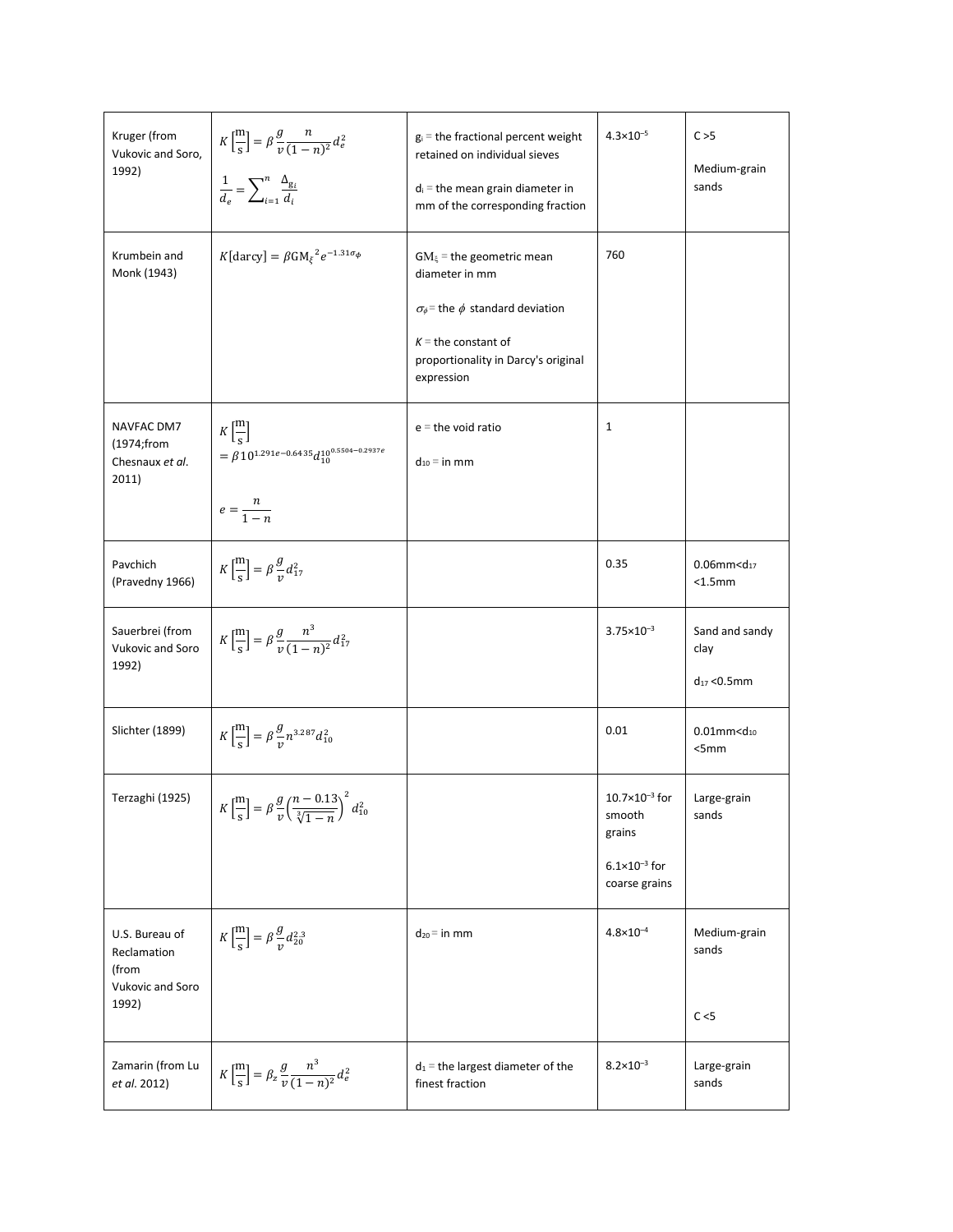|                                          | $\frac{1}{d_e}$<br>= $\frac{3}{2} \frac{\Delta_{g_1}}{d_1} + \sum_{i=2}^{i=n} \Delta_{g_i} \left( \frac{ln \frac{d_i^g}{d_i^d}}{d_i^g - d_i^d} \right)$                                                                                                                                                                                                                         | $\Delta_{g_1}$ = the weight of the material<br>of the finest fraction in parts of<br>the total weight<br>$d_i^{\rm g}$ and $d_i^{\rm d}$ = maximum and<br>minimum grain diameters of the<br>fraction, respectively<br>$\Delta_{g_i}$ = the fraction weight in parts<br>of the total weight                                                          |                                                                                                                                                                                                                                                                                                                                |                                   |
|------------------------------------------|---------------------------------------------------------------------------------------------------------------------------------------------------------------------------------------------------------------------------------------------------------------------------------------------------------------------------------------------------------------------------------|-----------------------------------------------------------------------------------------------------------------------------------------------------------------------------------------------------------------------------------------------------------------------------------------------------------------------------------------------------|--------------------------------------------------------------------------------------------------------------------------------------------------------------------------------------------------------------------------------------------------------------------------------------------------------------------------------|-----------------------------------|
| Zunker (1932;<br>from Lu et al.<br>2012) | $K\left[\frac{\mathrm{m}}{\mathrm{s}}\right] = \beta_z \frac{g}{v} \frac{n}{(1-n)^2} d_e^2$<br>$\begin{aligned} \frac{1}{d_e} \\ = \frac{3}{2} \frac{\Delta_{\text{g}_1}}{d_1} \end{aligned}$<br>$+ \sum\nolimits_{i = 2}^{i = n} {\Delta _{\rm{g}_i}} \left( {\frac{{d_i^{\rm{g}} - d_i^{\rm{d}}}}{{d_i^{\rm{g}}d_i^{\rm{d}}ln\frac{{d_i^{\rm{g}}}}{{d_i^{\rm{d}}}}}} \right)$ | $d_1$ = the largest diameter of the<br>finest fraction<br>$\Delta_{g_1}$ = the weight of the material<br>of the finest fraction in parts of<br>the total weight<br>$d_i^{\rm g}$ and $d_i^{\rm d}$ = maximum and<br>minimum grain diameters of the<br>fraction, respectively<br>$\Delta_{gi}$ = the fraction weight in parts<br>of the total weight | $2.4 \times 10 - 3$ for<br>uniform sand<br>with smooth,<br>rounded<br>grains<br>$1.4\times10^{-3}$ for<br>uniform<br>composition<br>with coarse<br>grains<br>$1.2 \times 10^{-3}$ for<br>nonuniform<br>composition<br>$0.7\times10^{-3}$ for<br>nonuniform<br>compositions,<br>clayey, with<br>grains or<br>irregular<br>shape | Fine and<br>medium-grain<br>sands |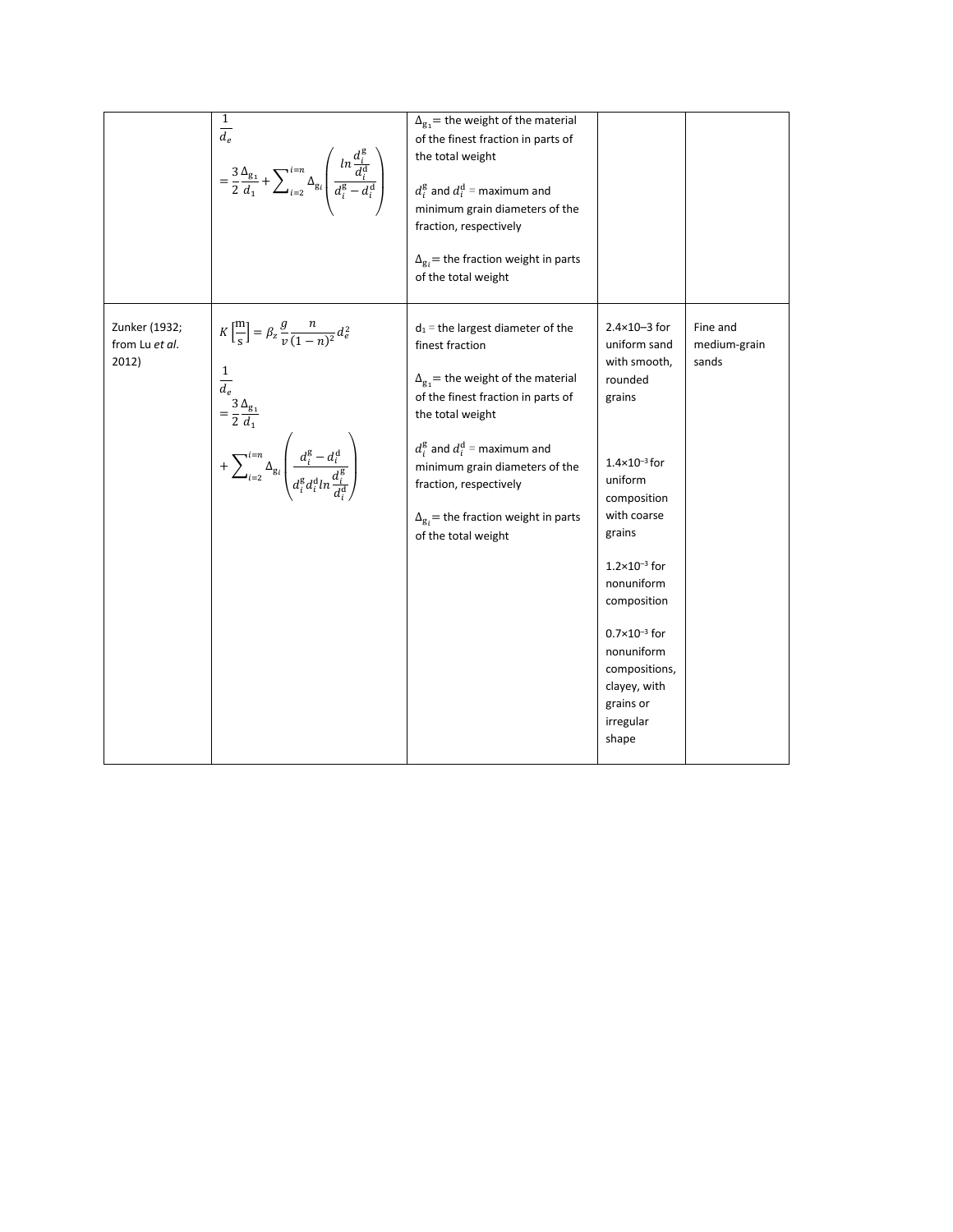#### **Methods based on Void Ratio or Porosity**

Numerous methods to estimate hydraulic conductivity from void ratio (and often including grain-size distribution) are summarized in Table 2. The table includes the primary reference, governing equation, applicable variables and corresponding units, recommended values of constants, and a summary of use/constraints for each relation.

| Table 2. Summary table of saturated hydraulic conductivity estimation methods based upon void ratio |  |  |  |  |
|-----------------------------------------------------------------------------------------------------|--|--|--|--|
| or porosity.                                                                                        |  |  |  |  |

| Reference               | General<br>Relationship                                                                                                                                                                                                                 | Equation                                                                                                                                                                                              | <b>Notes</b>                                                                                                                                                                                                                                                                                                                                                                                                                                |
|-------------------------|-----------------------------------------------------------------------------------------------------------------------------------------------------------------------------------------------------------------------------------------|-------------------------------------------------------------------------------------------------------------------------------------------------------------------------------------------------------|---------------------------------------------------------------------------------------------------------------------------------------------------------------------------------------------------------------------------------------------------------------------------------------------------------------------------------------------------------------------------------------------------------------------------------------------|
| Dungca et al.<br>(2018) | A multiple regression<br>was also produced so<br>as to predict the<br>hydraulic conductivity<br>at different percent<br>bottom ash content<br>and void ratio.                                                                           | $K\left(\frac{cm}{s}\right) = exp^{-14.2634 + 0.88735B + 13.361e}$<br>$B =$ percent bottom ash content<br>$e =$ desired void ratio                                                                    | For ash products. The<br>relationship between e and<br>hydraulic conductivity was<br>also influenced by the<br>amount of bottom ash<br>incorporated in the blend.<br>Further statistical analysis<br>was done to verify the<br>accuracy of the derived<br>multiple regression<br>equation. The equation is<br>acceptable in predicting<br>the vertical hydraulic<br>conductivity given the<br>percent bottom ash content<br>and void ratio. |
| Chapuis (2004)          | Chapuis (2004)<br>suggested the modified<br>Hazen's formula (M-H<br>formula) by combining<br>Hazen's original<br>formula with the K-C<br>formula. This is a<br>power-law relationship<br>that was determined<br>by a best-fit technique | $K\left(\frac{cm}{s}\right) = 2.4622[D_{10}^2 * e^3/(1+e)]^{0.7825}$<br>$D_{10}$ (mm) = grain size with 10% passing<br>$e = void ratio$                                                               | For crushed soils and<br>rocks, the predictions of<br>eq. were poor<br>$0.03$ mm <d<sub>10&lt;3mm<br/>0.3 &lt; e &lt; 0.7</d<sub>                                                                                                                                                                                                                                                                                                           |
| Carrier (2003)          | Assuming the particle<br>size distribution is log-<br>linear between each<br>pair of sieve sizes                                                                                                                                        | $K(\frac{cm}{s}) = 1.99 * 10^4 (100\%$<br>$1\{\sum [f_i/(D_{li}^{0.404}*D_{si}^{0.595})]\}^2$<br>$*\left(\frac{1}{\varsigma_{F2}}\right) * [e^3/(1+e)]$<br>$f_i$ = fraction of soil particles between | Not appropriate for clayey<br>soils, although it will work<br>for nonplastic silts. These<br>conditions apply in silts,<br>sands, and even gravelly<br>sands. But as the pore size<br>increases and the velocity<br>increases, turbulent flow<br>and the inertia term must                                                                                                                                                                  |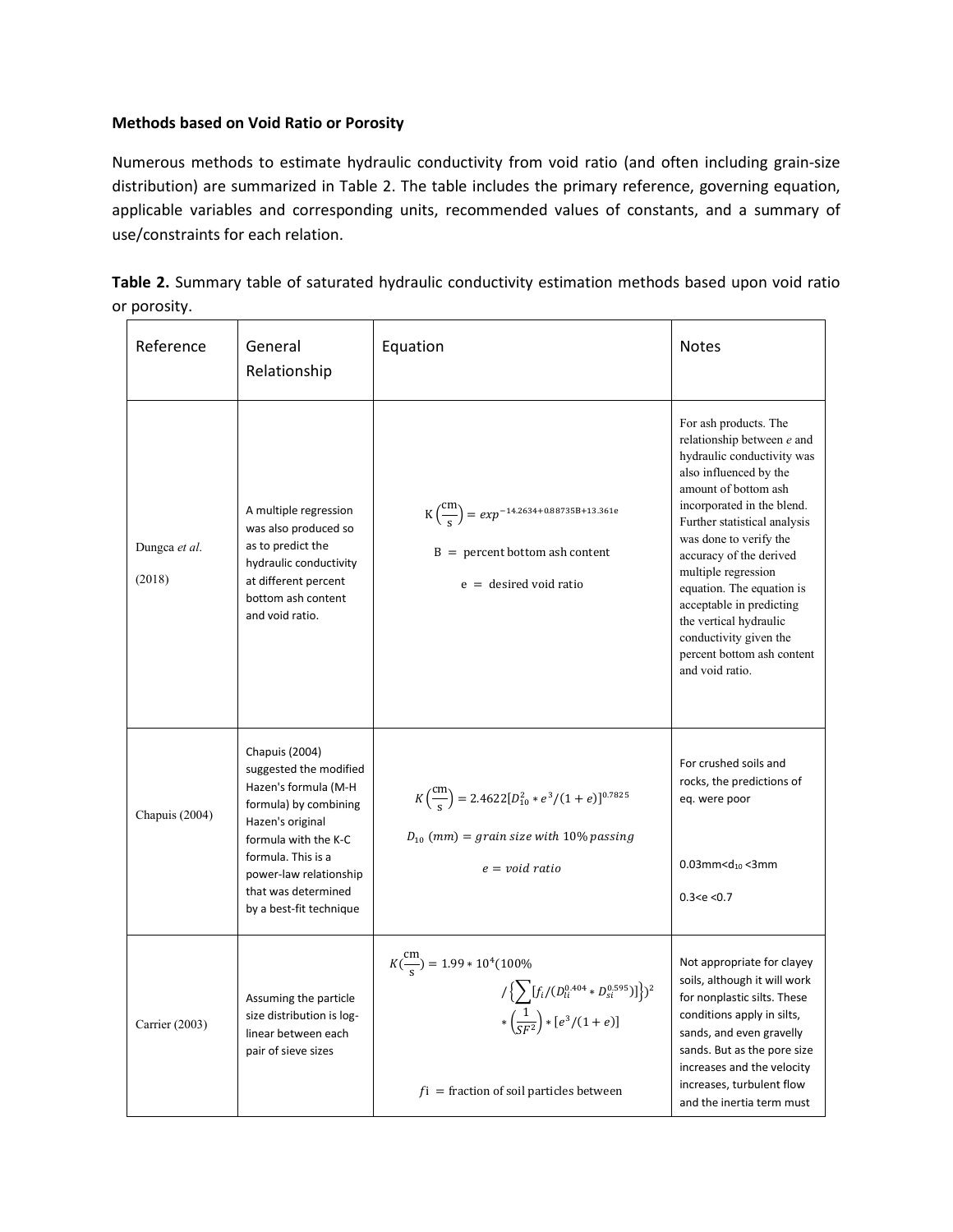|                          |                                                                                                                                                                                                                                                                                                                                                                                | two sieve sizes, larger (l) and smaller (s)                                                                                                                                      | be taken into account.                                                                                                                                                                                                                                                                                                                                                                                                                                                                                                                                                                |
|--------------------------|--------------------------------------------------------------------------------------------------------------------------------------------------------------------------------------------------------------------------------------------------------------------------------------------------------------------------------------------------------------------------------|----------------------------------------------------------------------------------------------------------------------------------------------------------------------------------|---------------------------------------------------------------------------------------------------------------------------------------------------------------------------------------------------------------------------------------------------------------------------------------------------------------------------------------------------------------------------------------------------------------------------------------------------------------------------------------------------------------------------------------------------------------------------------------|
|                          |                                                                                                                                                                                                                                                                                                                                                                                | $D_{ave\,i}$<br>$=$ average particle size retained between sieves<br>$= D_{li}^{0.404} * D_{si}^{0.595}$                                                                         | But as the pore size<br>increases and the velocity<br>increases, turbulent flow<br>and the inertia term must                                                                                                                                                                                                                                                                                                                                                                                                                                                                          |
|                          |                                                                                                                                                                                                                                                                                                                                                                                | $e =$ void ratio                                                                                                                                                                 | be taken into account.                                                                                                                                                                                                                                                                                                                                                                                                                                                                                                                                                                |
|                          |                                                                                                                                                                                                                                                                                                                                                                                | $SF = shape factor$                                                                                                                                                              | The formula is not<br>appropriate if the particle<br>size distribution has a<br>long, flat tail in the fine<br>fraction.<br>The formula does not<br>explicitly account for                                                                                                                                                                                                                                                                                                                                                                                                            |
|                          |                                                                                                                                                                                                                                                                                                                                                                                |                                                                                                                                                                                  | anisotropy.                                                                                                                                                                                                                                                                                                                                                                                                                                                                                                                                                                           |
| Zhang and Wang<br>(2014) | Due to the load applied<br>to the sample, the<br>stress field of the<br>sample changes, which<br>leads to the change of<br>the pore and internal<br>structure of the<br>sample, so that the<br>permeability<br>coefficient changes.<br>Here, the exponential<br>function is used to<br>represent the confining<br>pressure and<br>permeability<br>coefficient.<br>Relationship | $K\left(\frac{cm}{s}\right) = k_0 e^{-\alpha \sigma_n}$<br>$k_0$ = Initial permeability coefficient<br>$\alpha$ = coefficient<br>$\sigma_{\rm n}$ = Effective confining pressure | Under high confining<br>pressure, the permeability<br>coefficient of coarse sand<br>and fine sand will decrease<br>with the increase of<br>confining pressure; the<br>permeability coefficient of<br>coarse sand will be within<br>a certain confining<br>pressure range (such as<br>not exceeding 1 MPa in<br>this test). After the<br>permeability coefficient of<br>the fine sand and the<br>confining pressure<br>increase, the permeability<br>coefficient of the coarse<br>sand gradually decreases<br>and is smaller than the<br>permeability coefficient of<br>the fine sand. |
| Wan <i>et al.</i> (2010) | The relationship of the<br>permeability<br>coefficient K with<br>depth can be reduced<br>to a negative<br>exponential model                                                                                                                                                                                                                                                    | $K(\frac{m}{s}) = k_0 e^{-Az}$<br>$k_0$ = Surface permeability coefficient<br>$A =$ Attenuation coefficient<br>$z(m) =$ depth                                                    | The negative exponential<br>model can well describe<br>the law of aquifer<br>permeability coefficient<br>decay with depth, but<br>whether it is porous or<br>fractured medium, the<br>model needs to be<br>specific.                                                                                                                                                                                                                                                                                                                                                                  |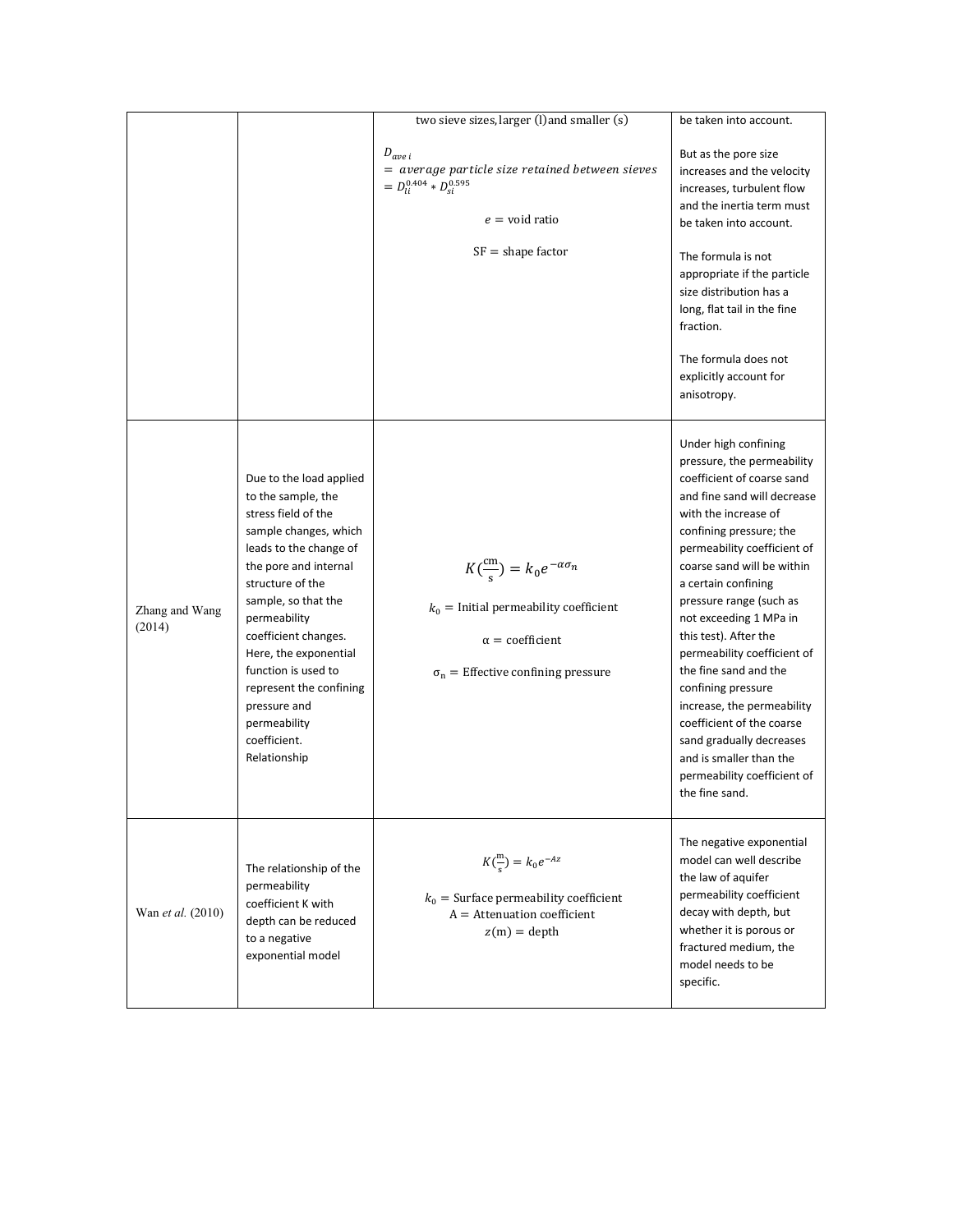| Fu et al. (2009)         | The relationship<br>between the pressure<br>p and the permeability<br>coefficient k measured<br>by the test was<br>imported into Origin<br>software, and the<br>Boltzmann model of<br>the software was used<br>to fit the test curve to<br>obtain the relationship<br>between the following<br>pressure and<br>permeability<br>coefficient.                        | $K(\frac{cm}{s}) = \frac{(A_1 - A_2)}{\frac{p - x_0}{\Lambda x}} + A_2$<br>$e$ = void ratio<br>$p =$ pressure<br>$A_1$ = Permeability coefficient at zero load<br>A <sub>2</sub><br>= Corresponding permeability coefficient for ultimate<br>$x_0$<br>= Corresponding pressure value when the curve has a<br>Δx<br>$=$ Slope change at each point of the relationship curve                                                                                                                                                                                                        | Permeability coefficient is<br>a function of the<br>interaction between load<br>and pore ratio, and there<br>is no one-to-one<br>correspondence between<br>permeability coefficient<br>and pore ratio. Under the<br>action of high load<br>pressure, although the<br>pore ratio of soil samples<br>with low compaction is<br>much larger than that of<br>soil samples with high<br>pressure compactness, the<br>permeability coefficient of<br>soil samples with low<br>pressure compactness is<br>much smaller than that of<br>soil samples with high<br>pressure compactness. But<br>for clay, the permeability<br>coefficient of high<br>pressure compaction is<br>always smaller than that of<br>low pressure compaction. |
|--------------------------|--------------------------------------------------------------------------------------------------------------------------------------------------------------------------------------------------------------------------------------------------------------------------------------------------------------------------------------------------------------------|------------------------------------------------------------------------------------------------------------------------------------------------------------------------------------------------------------------------------------------------------------------------------------------------------------------------------------------------------------------------------------------------------------------------------------------------------------------------------------------------------------------------------------------------------------------------------------|-------------------------------------------------------------------------------------------------------------------------------------------------------------------------------------------------------------------------------------------------------------------------------------------------------------------------------------------------------------------------------------------------------------------------------------------------------------------------------------------------------------------------------------------------------------------------------------------------------------------------------------------------------------------------------------------------------------------------------|
| Ren <i>et al.</i> (2016) | According to the<br>classical Kozeny-<br>Carman approach, a<br>new hydraulic<br>conductivity-void ratio<br>relationship was<br>theoretically derived,<br>and the Kozeny-<br>Carman relation was<br>proven to be a special<br>case of the proposed<br>equation. This<br>equation was based on<br>the concept of<br>effective void ratio and<br>the Poiseuille's law | $K = C \frac{e_t^{3m+3}}{1+e_t^{\frac{5}{3}m+1}[(1+e_t)^{m+1}-e_t^{m+1}]^{\frac{4}{3}}}$<br>$e_t$ = total void ratio<br>$m = a$ positive constant for a given soil<br>$C = \frac{1}{C_F} \frac{\gamma_w}{\mu \rho_m^2} \frac{1}{S_s^2}$<br>$C_F$ = a dimensionless shape constant, with a value<br>about $Cr^{\approx}0.2$ ;<br>S <sub>s</sub> $(m^2/g)$ = the specific surface area of particles;<br>$\gamma_w$ =unit weight of fluid (N/m <sup>3</sup> );<br>$\rho_m$ (kg/m <sup>3</sup> ) = particle density of soil;<br>$\mu$ (N·s/m <sup>2</sup> ) = fluid dynamic viscosity. | Unlike the Kozeny-Carman<br>equation, the proposed<br>equation is able to predict<br>hydraulic conductivity for<br>fine grained soils. It<br>presents a better<br>capability than other<br>models to describe<br>measured hydraulic<br>conductivity values of a<br>wide range of soils, from<br>the coarse-grained to the<br>fine-grained.                                                                                                                                                                                                                                                                                                                                                                                    |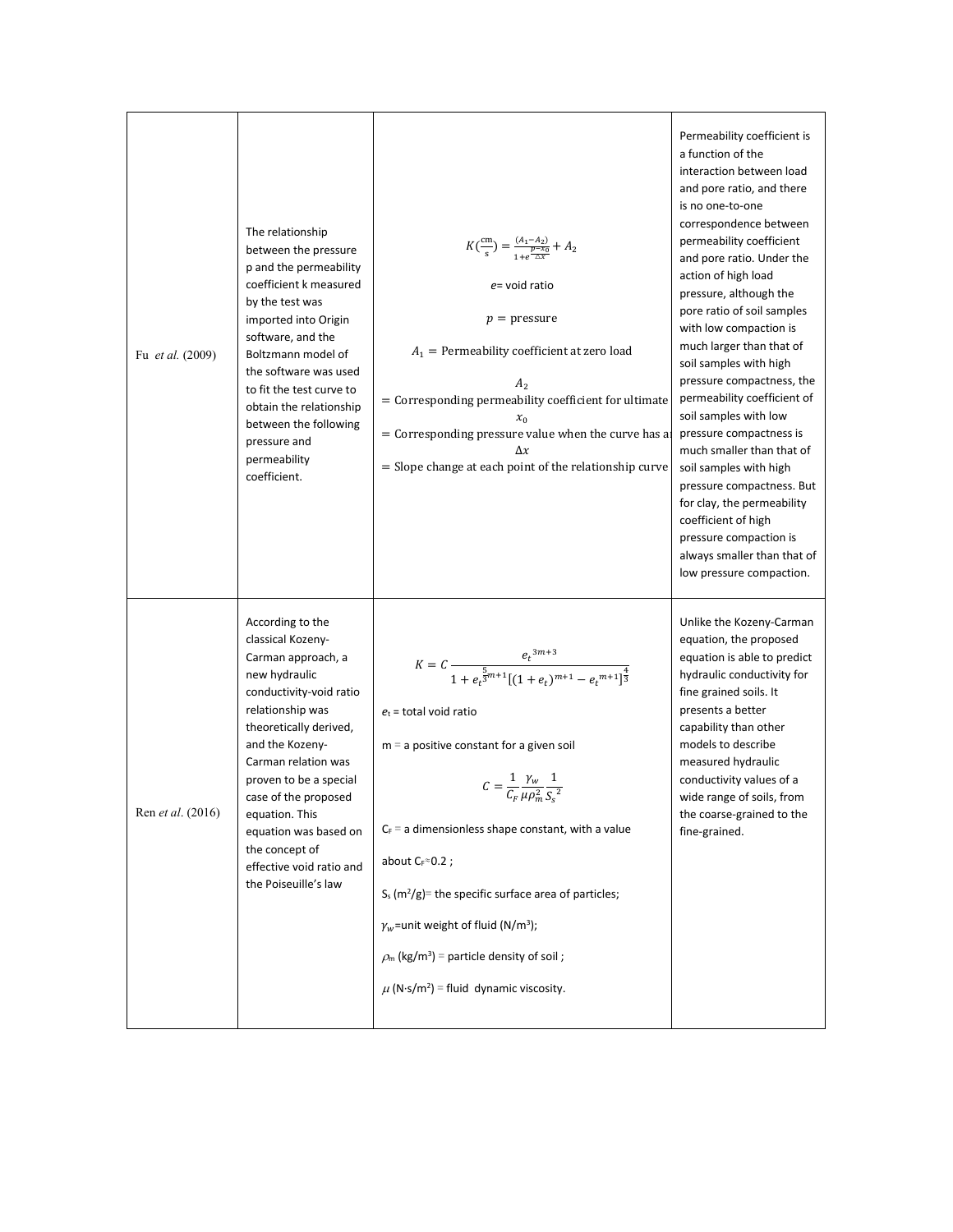### **Methods based on Level of Compaction Effort**

| Table 3. Summary for estimating saturated hydraulic conductivity from gradation and relative |  |
|----------------------------------------------------------------------------------------------|--|
| compaction (RC) (Mokwa and Trimble, 2008).                                                   |  |

| <b>General Relationship</b>                                     | Equation                                                                                          | <b>Notes</b>                                         |
|-----------------------------------------------------------------|---------------------------------------------------------------------------------------------------|------------------------------------------------------|
|                                                                 | $\ln k = \frac{1}{0.17F} \left  \frac{G_s \gamma_w}{RC \gamma_{\text{down}}} - 1 \right  - 10.77$ |                                                      |
|                                                                 | cm/s                                                                                              | Equation is useful for                               |
| By the data evaluation and<br>logarithmic regression, an        | $F =$ the percent material finer than the No. 10 sieve                                            | estimating the<br>permeability of coarse-            |
| equation based on pore<br>parameters and the relative           | $Gs =$ the specific gravity                                                                       | grained materials that<br>are not easily measured    |
| compaction (RC) was developed<br>to estimate k for crushed base | $\gamma_{w}$ = the unit weight of water in pcf                                                    | in the laboratory and for<br>comparing the hydraulic |
| course materials                                                | $\gamma$ <sub>dmax</sub> = the maximum unit weight in pcf                                         | properties of different<br>base course aggregates    |
|                                                                 | $RC =$ the relative compaction                                                                    |                                                      |
|                                                                 |                                                                                                   |                                                      |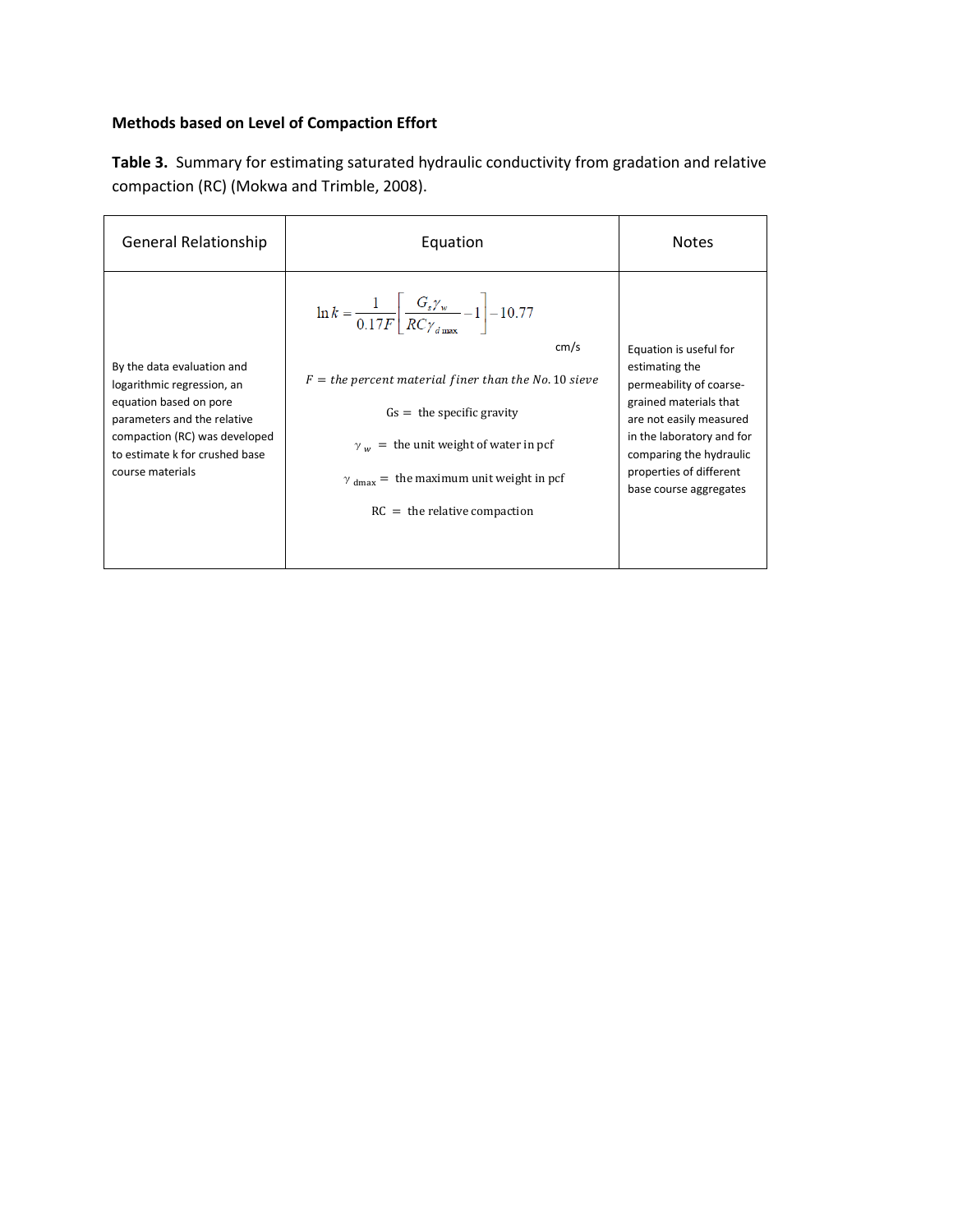#### **Methods based on Fines Content**

**Table 4.** Summary for estimating saturated hydraulic conductivity from gradation ion and fines content (Bouchedid and Humphrey, 2005).

| <b>General Relationship</b>                                                                                                                                                                                                                                                 | Equation                                                                                                                                                   | <b>Notes</b>                                                                                                                                                                                                                                          |
|-----------------------------------------------------------------------------------------------------------------------------------------------------------------------------------------------------------------------------------------------------------------------------|------------------------------------------------------------------------------------------------------------------------------------------------------------|-------------------------------------------------------------------------------------------------------------------------------------------------------------------------------------------------------------------------------------------------------|
| With multivariable regression analysis,<br>an equation was determined to<br>estimate subbase permeability from<br>percent fines and coefficient of<br>uniformity. The higher the fines content<br>and the coefficient of uniformity, the<br>lower the measured permeability | $log(k)$ $\left(\frac{cm}{c}\right)$<br>$= -2.74487 - 0.0939125F - 0.00743402C$<br>$F =$ the percent fines in percent<br>$C_u$ = coefficient of uniformity | The limitations on using the Equation<br>are that aggregates should be<br>compacted and semi-rounded particles<br>(not angular crushed aggregates), with<br>fines content between 3 and 14% and<br>the coefficient of uniformity between<br>10 and 80 |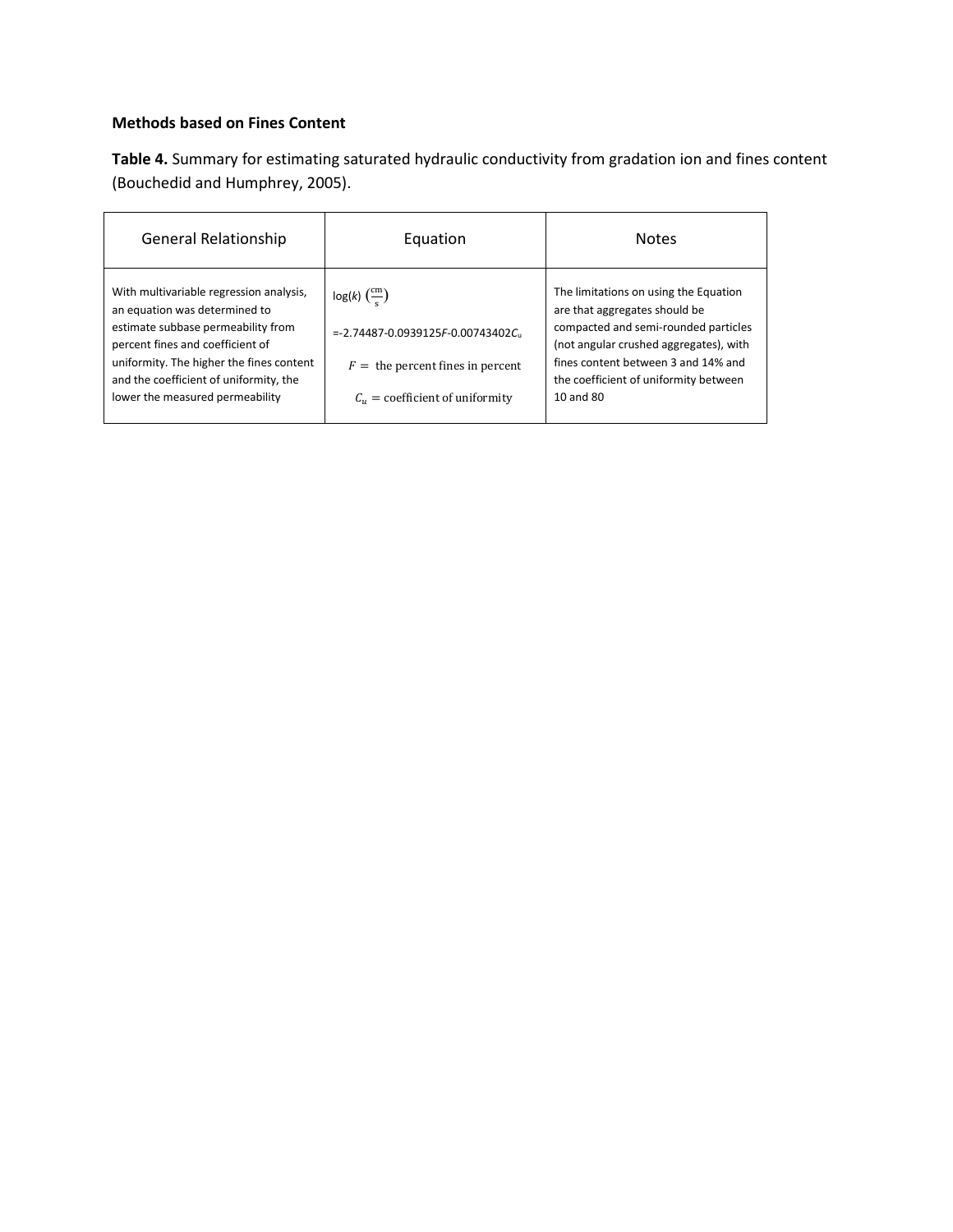### **Methods based on Material Type**

**Table 5.** Summary for estimating saturated hydraulic conductivity from soil type, characterized using a soil behavior type index (Elhakim, 2016).

| <b>General Relationship</b>                                                                                                                                                                       | Equation                                                                                                                                                                                                                                                                                                                                                                                                                                                                                                                                                                                                                                                                                                                                                                                                                                                                                                                                                                                                                                                                                                                                                       | <b>Notes</b>                                                                                                                                                                                                                                                                                                |
|---------------------------------------------------------------------------------------------------------------------------------------------------------------------------------------------------|----------------------------------------------------------------------------------------------------------------------------------------------------------------------------------------------------------------------------------------------------------------------------------------------------------------------------------------------------------------------------------------------------------------------------------------------------------------------------------------------------------------------------------------------------------------------------------------------------------------------------------------------------------------------------------------------------------------------------------------------------------------------------------------------------------------------------------------------------------------------------------------------------------------------------------------------------------------------------------------------------------------------------------------------------------------------------------------------------------------------------------------------------------------|-------------------------------------------------------------------------------------------------------------------------------------------------------------------------------------------------------------------------------------------------------------------------------------------------------------|
| (Elhakim, 2016). This equation<br>for evaluating soil permeability<br>based on Ic. Ic increases as the<br>soil becomes finer. Accordingly,<br>the soil permeability decreases<br>as Ic increases. | For $1.0 < I_c \leq 3.27$ , $K\left(\frac{m}{s}\right) = 10^{(0.952-3.04l_c)}$<br>For 3.27 < $I_c \le 4.0$ , $K\left(\frac{m}{s}\right) = 10^{(-4.52 - 1.37 l_c)}$<br>$I_c$ = The Soil Behavior Type Index<br>The Soil Behavior Type Index $(I_c)$ is determined<br>iteratively by assuming a value of n to compute Qtn<br>that is used to calculate the corresponding I<br>Iterations are performed till the value of n reaches<br>convergence. It has been shown that I <sub>c</sub> increases<br>as the soil becomes finer<br>Soil permeability was estimated using the Soil<br>Behavior Type Index $(I_c)$ :<br>$I_c = [(3.47 - logQ_{tn})^2 + (logF_r + 1.22)^2]^{0.5}$<br>$Q_{tn} = [(q_t - \sigma_{vo})/P_a](P_a/\sigma_{vo})^n$<br>$F_r = [f_s/(q_t - \sigma_{vo})]100\%$<br>$q_t$ =CPT corrected cone resistance<br>$f_s$ = CPT sleeve friction<br>$\sigma_{\rm vo}$ = in situ total vertical stress<br>$\sigma_{\text{vo}}^{\prime}$ = in situ effective vertical stress<br>$n=0.381(I_c)+0.05(\sigma'_{v0}/P_a)-0.15$ , where $n \le 1.0$<br>$p_a$ = atmospheric pressure in same units as<br>$q_{\rm t}$ , $\sigma_{\rm vo}$ and $\sigma_{\rm vo}$ | This approach is useful in providing<br>a detailed permeability profile with<br>depth using CPT results. The<br>permeability values estimated from<br>the CPT readings are approximately<br>half to one order of magnitude<br>higher than the measured<br>permeability using the falling head<br>field test |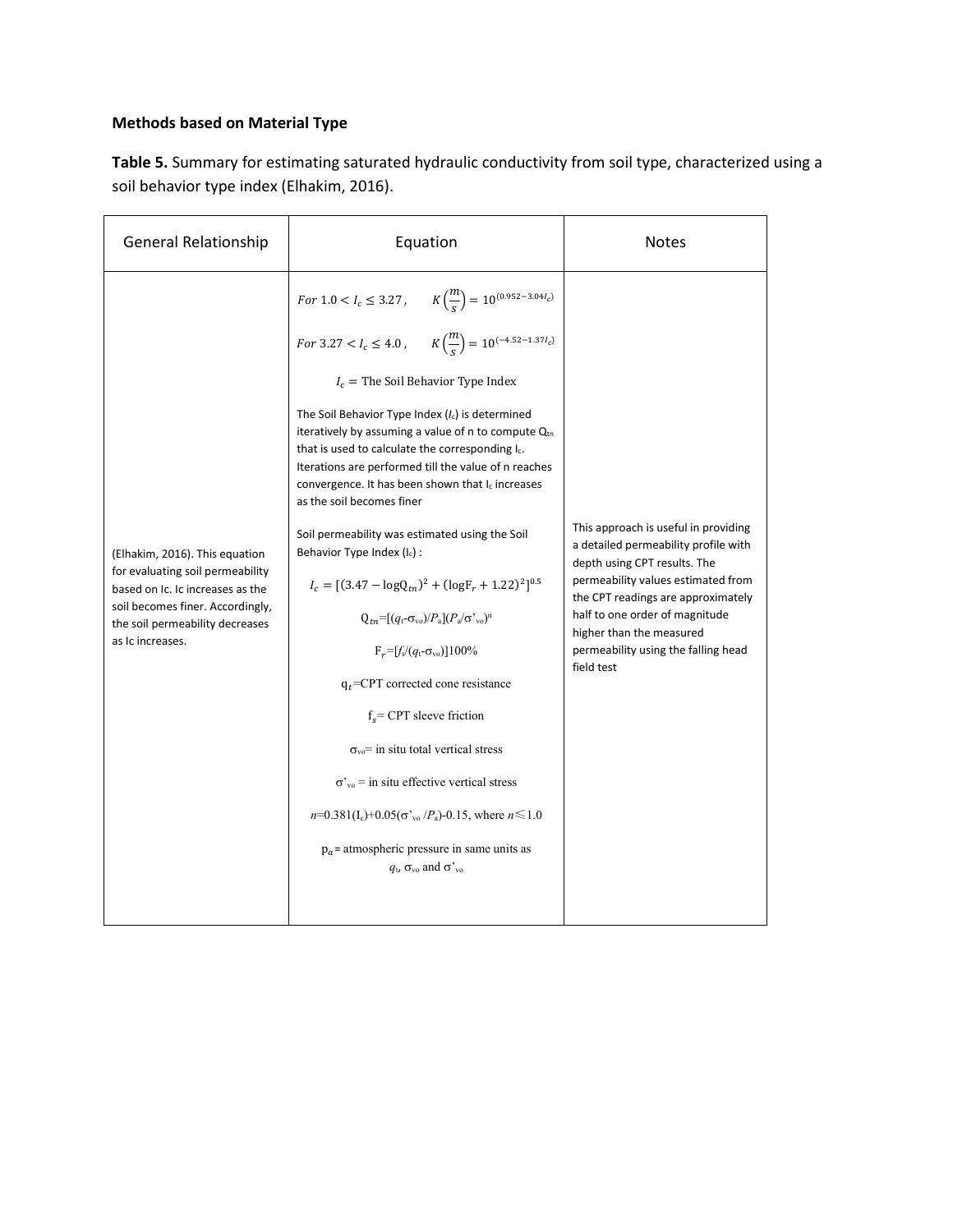#### **References**

- Alyamani, M.S., and Z. Sen. 1993. Determination of hydraulic conductivity from complete grain-size distribution. Ground Water 31, no. 4: 551–555.
- Barr, D. W. . (2001). Coefficient of permeability determined by measurable parameters. Ground Water, 39(3), 356-361.
- Beyer, W. 1964. Zur Bestimmung der Wasserdurchlassigkeit von Kieson und Sanduen aus der Kornverteilung [On the determination of hydraulic conductivity of gravels and sands from grain-size distribution]. Wasserwirtschaft Wassertechnik 14: 165–169.
- Bouchedid, M. B., & Humphrey, D. N. (2005). Permeability of base material for Maine roads. Transportation research record, 1936(1), 142-149.
- Carrier, W. D. (2003). Goodbye, Hazen; Hello, Kozeny-Carman. Journal of Geotechnical and Geoenvironmental Engineering, 129(11), 1054–1056. doi:10.1061/(asce)1090- 0241(2003)129:11(1054)
- Chapuis, R. P. (2004). Predicting the saturated hydraulic conductivity of sand and gravel using effective diameter and void ratio. Canadian Geotechnical Journal, 41(5), 787–795. doi:10.1139/t04-022
- Chapuis, R.P., V. Dallaire, D. Marcotte, M. Chouteau, N. Acevedo, and F. Gagnon. 2005. Evaluating the hydraulic conductivity at three different scales within an unconfined sand aquifer at Lachenaie, uebec. Canadian Geotechnical Journal 42: 1212–1220.
- Dungca, J. R., Galupino, J. G., Alday, J. C., Barretto, M. A. F., Bauzon, M. K. G., & Tolentino, A. N. (2018). Hydraulic conductivity characteristics of road base materials blended with fly ash and bottom ash. International Journal of GEOMATE, 14(44), 121-127. doi.org/10.21660/2018.44.7145
- Elhakim, A. F. (2016). Estimation of soil permeability. Alexandria Engineering Journal, 55(3), 2631- 2638.
- Fair, G.M., and L.P. Hatch 1933. Fundamental factors governing the stream-line flow of water through sand. Journal of American Water Works Association 25: 1551–1565.
- Fu, H. Y., Wu, S. J., & Wang, G. Y., (2009). Experimental study of influence of compressive stress on water permeability of sands soils. Rock and Soil Mechanics, 30(12), 3677-3681.(in chinese)
- Harleman, D.R.F., P.F. Melhorn, and R.R. Rumer. 1963. Dispersion-permeability correlation in porous media. Journal of the Hydraulic Division 89, no. 2: 67–85.
- Hazen, A. 1892. Some Physical Properties of Sands and Gravels, With Special Reference to Their Use in Filtration. Massachusetts State Board of Health, 24th Annual Report, 539–556.
- Hazen, A. 1911. Discussion of dams on sand foundations by A. C. Koenig. Transactions of the American Society of Civil Engineers 73: 199–203.
- Kozeny, J. 1953. Das wasser in boden, grundwasserbewegung. Hydraulik: 380–445.